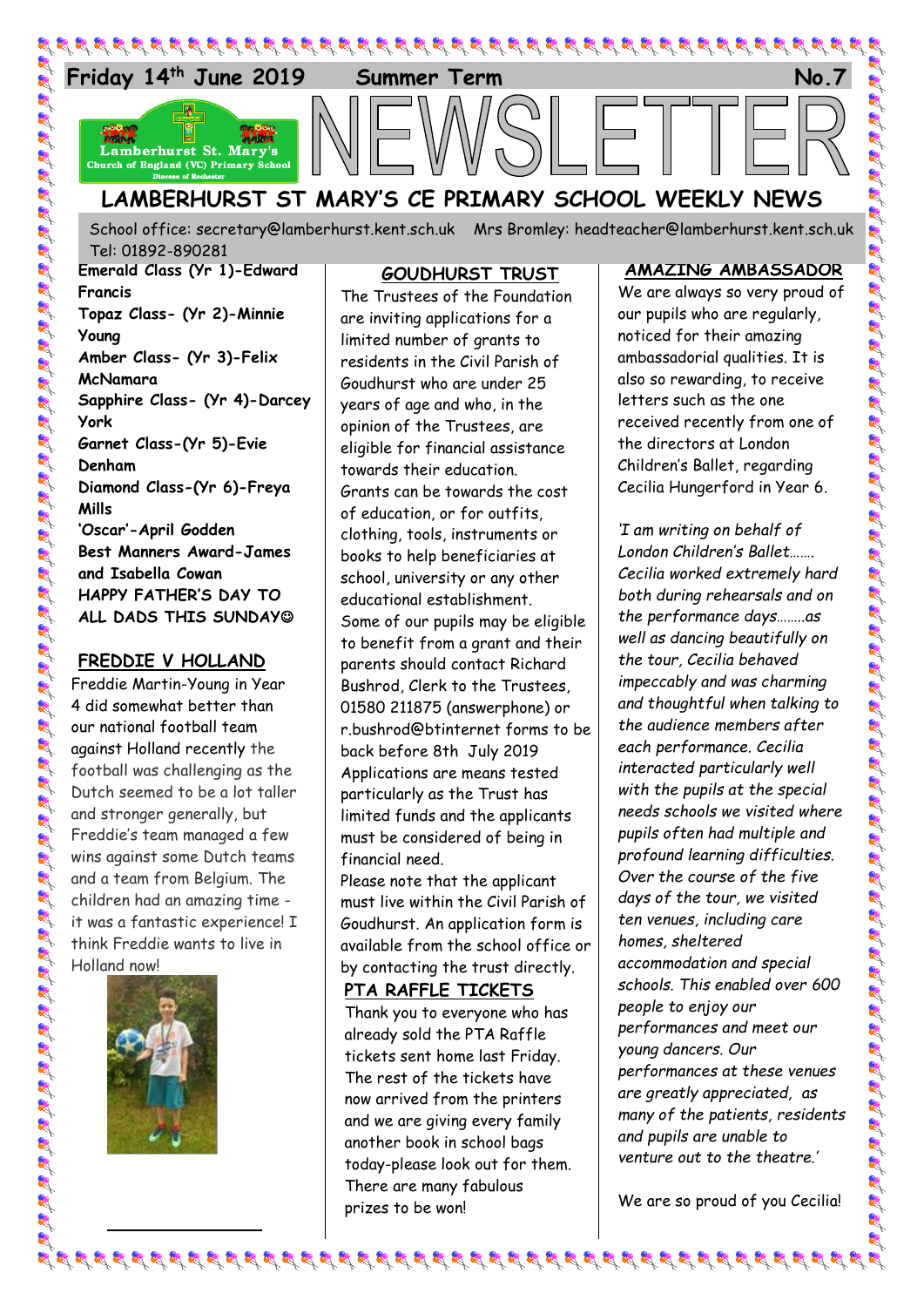**POST SAT'S BAKE OFF** Year 6 pupils decided that their choice of post SAT's creative day would be a Bake off.

There were some delicious creations and we hope that Mums and Dads enjoyed the treats………if they made it home!



*Poppy and Molly show off their designs*

# **HEALTHY EATING WEEK**

This week was National Healthy Eating Week. The children were reminded how to keep their bodies healthy in order to keep their mental health and wellbeing in good shape too. The main aims of the week were to celebrate healthy living and to promote healthy eating, drinking and physical activity. At the heart of BNF Healthy **Eating Week are five health** challenges:

- •Have breakfast
- •Have 5 fruits &/or Vegetables
- A DAY
- •Drink plenty
- •Get active
- •Sleep well

# **TUNBRIDGE WELLS LIBRARY**

Due to unforeseen circumstances, Tunbridge Wells Library did not close on 3rd June as previously advertised.

 $\mathbb{R}$  The library will remain open in  $\rightarrow$  the current location for longer, due to works required, taking longer than expected. We will keep you informed as soon as we have any further details.

# **NEW TECH CLUB**

Stuart from NextThing Education Ltd. Visited school this week and presented a very exciting assembly showing us some of the amazing technology that will be on offer in September for our new afterschool Tech Club. More information about NextThing can be found at:

### *[www.nextthing.education](http://www.nextthing.education/)*

Information will be available shortly regarding sign up for this new club, which is open to all year groups.

## **NEW CATERING CONTRACT**

We would like to inform parents that our current School Lunch contract ends in July. The Governing Body has considered tenders has appointed 'Dolce' as our new contractor from September. The new service will provide parents an opportunity to book their child's menu choice for the day via a phone app.

The kitchen will also have a computer monitor, which will show each child's lunch request as they approach the hatch. Parent accounts will be charged for meals via this automated system.

Parents should ensure that they do not overpay into the current Contract Dining account this term.

## *RESPONSIBILITY*

Our School value this term is Responsibility, which includes the obligation to behave well and having a duty to fulfil. In school, this may be shown as: making good decisions about our own behaviour, taking responsibility for our learning, being independent, bringing the correct equipment and PE kit to school, handing homework in on time, caring for others. Responsibility also includes thinking about being a good citizen and caring for our environment. Please talk to your children about responsibility in your family life.

### **SE SE SE SE SE SE SE SE SE SE SAPPHIRE CLASS ECO CLUB**

Year 4 are on a mission to reduce waste and recycle more plastic. We have joined the TerraCycle® and KP Snacks® free recycling programme to recycle popcorn, nuts, crisps and pretzel packets. We have established a 'community drop off point' outside the main doors of the school, where anyone can recycle their packets.



# **Good recycling**

To recycle properly, please only put accepted packaging in the box (see the attached accepted waste poster). Please make sure that all the packets are cleaned before they go in the box.

**What happens to the waste?** Once collected, the packets are sorted, shredded and washed. They are then turned into granulated plastic granules. The granules can be used in the production of products such as fence posts and benches.

# **Rewards**

As well as improving the environment, we can earn points, which can be redeemed to support our chosen charity, Friends of the Earth.

*Today you will also receive via* 

*ParentMail:* Every Family ~ Tick Awareness Leaflet Year 4 & 5 ~ TWGGS and Tonbridge Grammar School Open Day letters

*Today you will also receive in school bags:* Every Family ~ PTA Disco Form, 1 Raffle Ticket Book, Tech Club leaflet